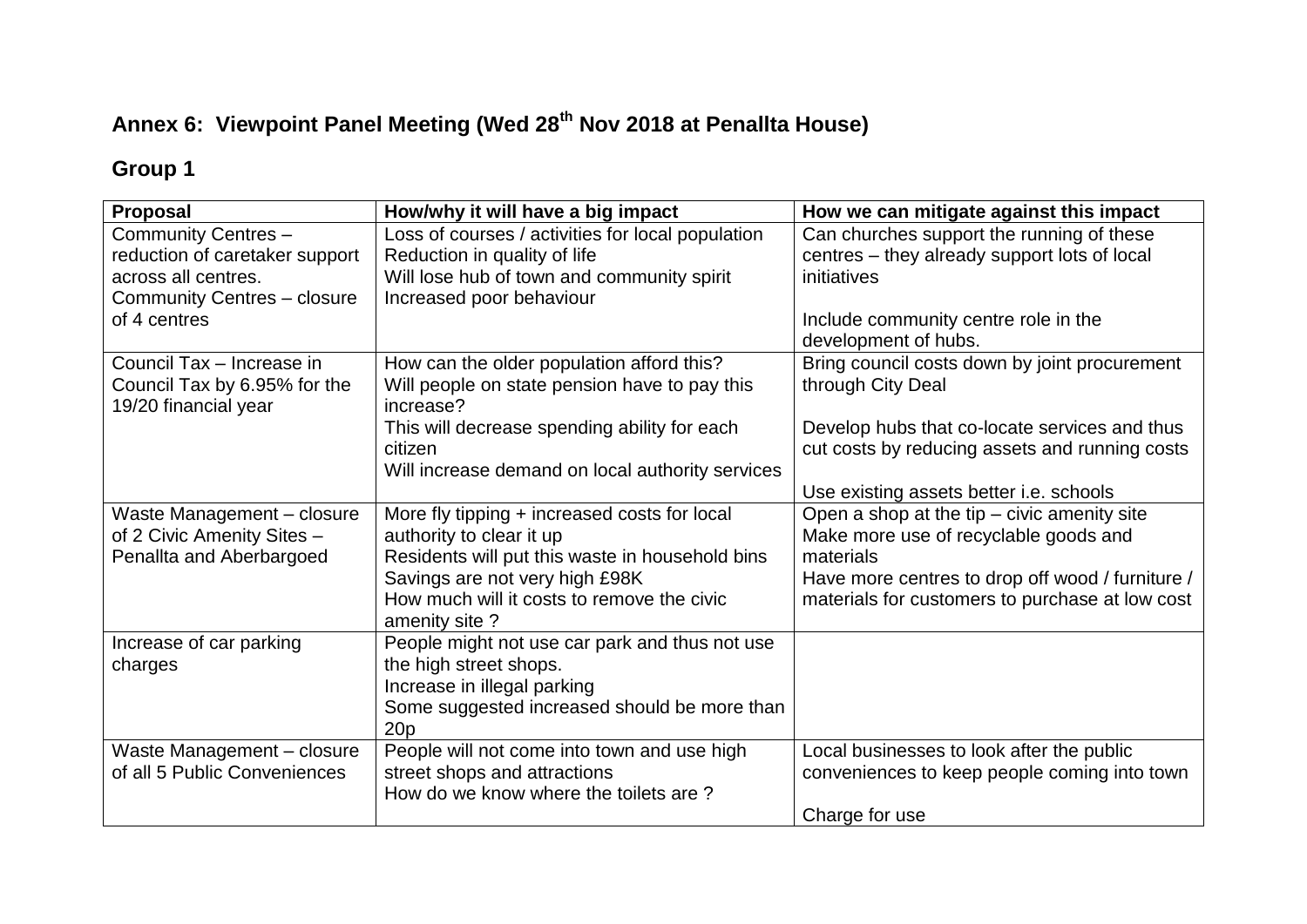| <b>Proposal</b><br>How/why it will have a big impact                                                                                                    |                                                                                                                                                                                                                                                                                                                                     | How we can mitigate against this impact                                                                                                                                                                                                                                          |  |
|---------------------------------------------------------------------------------------------------------------------------------------------------------|-------------------------------------------------------------------------------------------------------------------------------------------------------------------------------------------------------------------------------------------------------------------------------------------------------------------------------------|----------------------------------------------------------------------------------------------------------------------------------------------------------------------------------------------------------------------------------------------------------------------------------|--|
| Libraries - reduction in book<br>fund, reduction in premises<br>costs, staff and books,<br>additional £30K<br>Not enough info – what does<br>this mean? | Libraries are used for lots of community services<br>/ activities – these will reduce.<br>Facilities are available for residents to claim<br>Universal Credit – what will be the impact of<br>taking this facility away?<br>The library is a social hub $-$ there is lots of talk<br>about making hubs but we are taking this away. | Include in development of new hubs . join up<br>services and assets to reduce costs. Include<br>using schools outside of school hours<br>Use volunteers to run libraries<br>Use youth who are out of work<br>Fundraise within the library. Use opportunity to<br>income generate |  |
| Visually Impaired Service -<br>4.4% reduction in contribution                                                                                           | What are these cuts? How much is this? What<br>does this mean?                                                                                                                                                                                                                                                                      |                                                                                                                                                                                                                                                                                  |  |
| Lunchtime school crossing<br>patrols                                                                                                                    | This was discussed and agreed as a good<br>proposal                                                                                                                                                                                                                                                                                 |                                                                                                                                                                                                                                                                                  |  |
| <b>Cessation of the Community</b><br><b>Safety Warden Service</b>                                                                                       | What is this service?<br>Will create lawlessness                                                                                                                                                                                                                                                                                    | Parents must take responsibility for their<br>children. Should challenge parents<br>Need more services for youth / young people<br>Look at examples that have worked in other<br>countries – don't just look but implement good<br>findings                                      |  |
| <b>Cuts to Voluntary Sector</b><br>funding                                                                                                              | Will result in loss of jobs in voluntary sector<br>Will increase referrals for services from local<br>authority                                                                                                                                                                                                                     | Use more volunteers<br>Voluntary organisations should make stronger<br>links to private sector initiatives. Many<br>organisations will release staff to volunteer<br>under their corporate social responsibility                                                                 |  |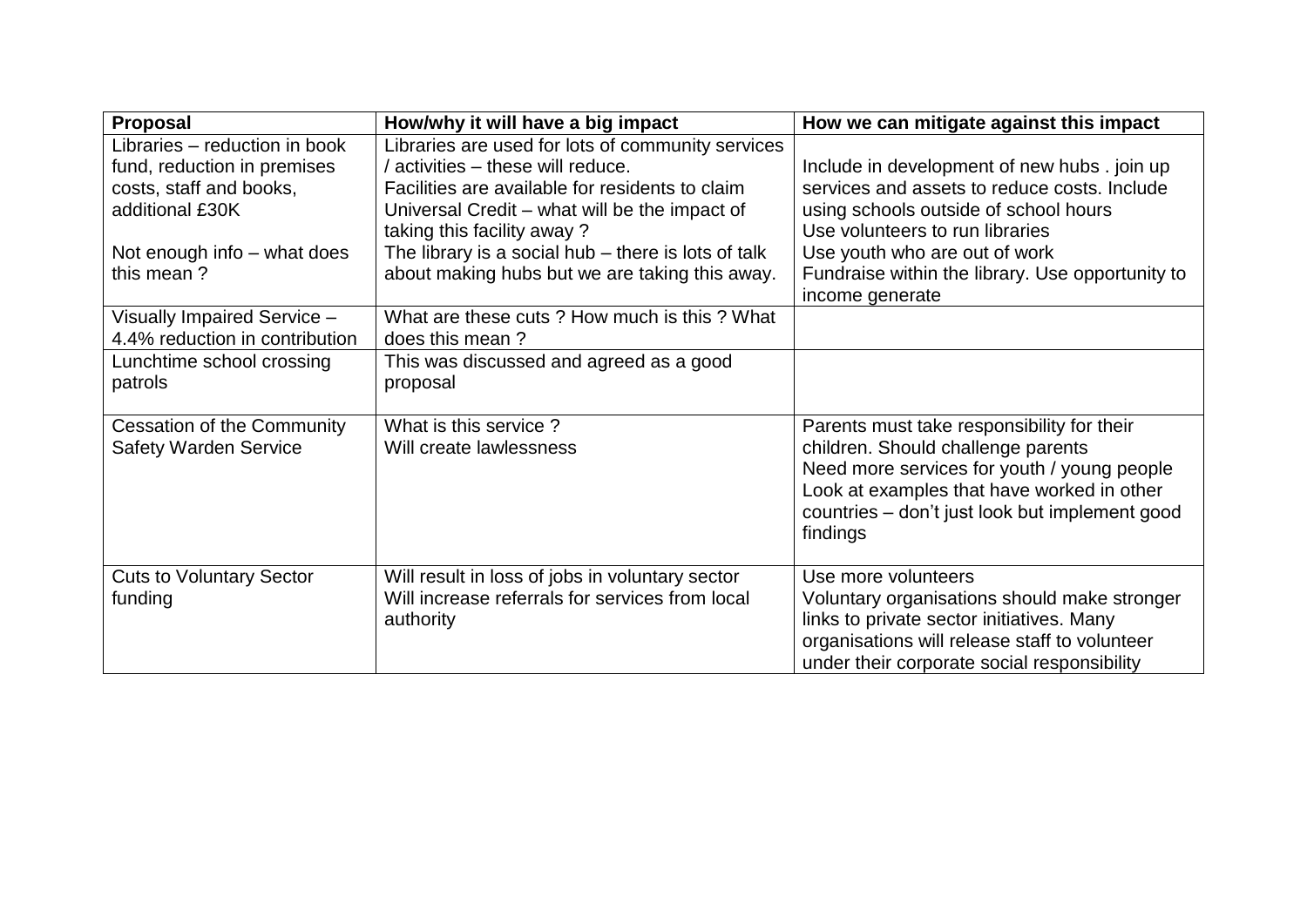## **Identify any suggestions for how we could save money in different ways**

- o Joint procurement will answer many calls to save money across services. Major opportunities to jointly procure across services / departments with 10 other local authorities through City Deal.
- o Make more use of schools for community activities. Create hubs within communities including school buildings. Move community centre facilities + libraries into existing buildings and create hubs. Co-locate services to save money and rebuild heart of the community
- o Increasing Income Tax. Lobby for this
- o Increase car parking charges (not all agreed with this). Enforcement will income generate from April 2019 is this included in budget forecast?
- o Resolve senior management / chief executive pay issue. This is paid by the residents via council tax
- o Use City Deal hubs to give people local jobs. Some people can only work a few hours a day and need local opportunities. This will improve the economy
- o Agree to remove school lunchtime patrols.
- o Stop using service dressings on roads (not all agreed with this). Only provides a sticking plaster / can be a 5 year sticking plaster
- o Fill pot holes more effectively so it does not need repeating every year. Look at different ways from other countries i.e. Holland
- o Less staff to cut the grass. Recently saw 10/12 staff members cutting grass in Islwyn Park.
- $\circ$  Too many staff in schools can be done by less people if staff are more efficient
- o Council has spent huge amount of money on road speed reduction scheme / pavement changes which has made no difference. Pavement is worse 'shocking job' achieved nothing. Bryn Lane + Forest Hill
- o Sell off capital sites / assets i.e. Cwmcarn School ……………………… but will increase traffic and service/amenity demands if sold for housing
- o How much is spent on school transport if schools are further away from villages?
- o Housing at Heolddu Rd has 3 lots of scaffolding re: roofs cladding, downpipe and fencing
- o Roof replacements on modern homes under 50 years old. Not needed?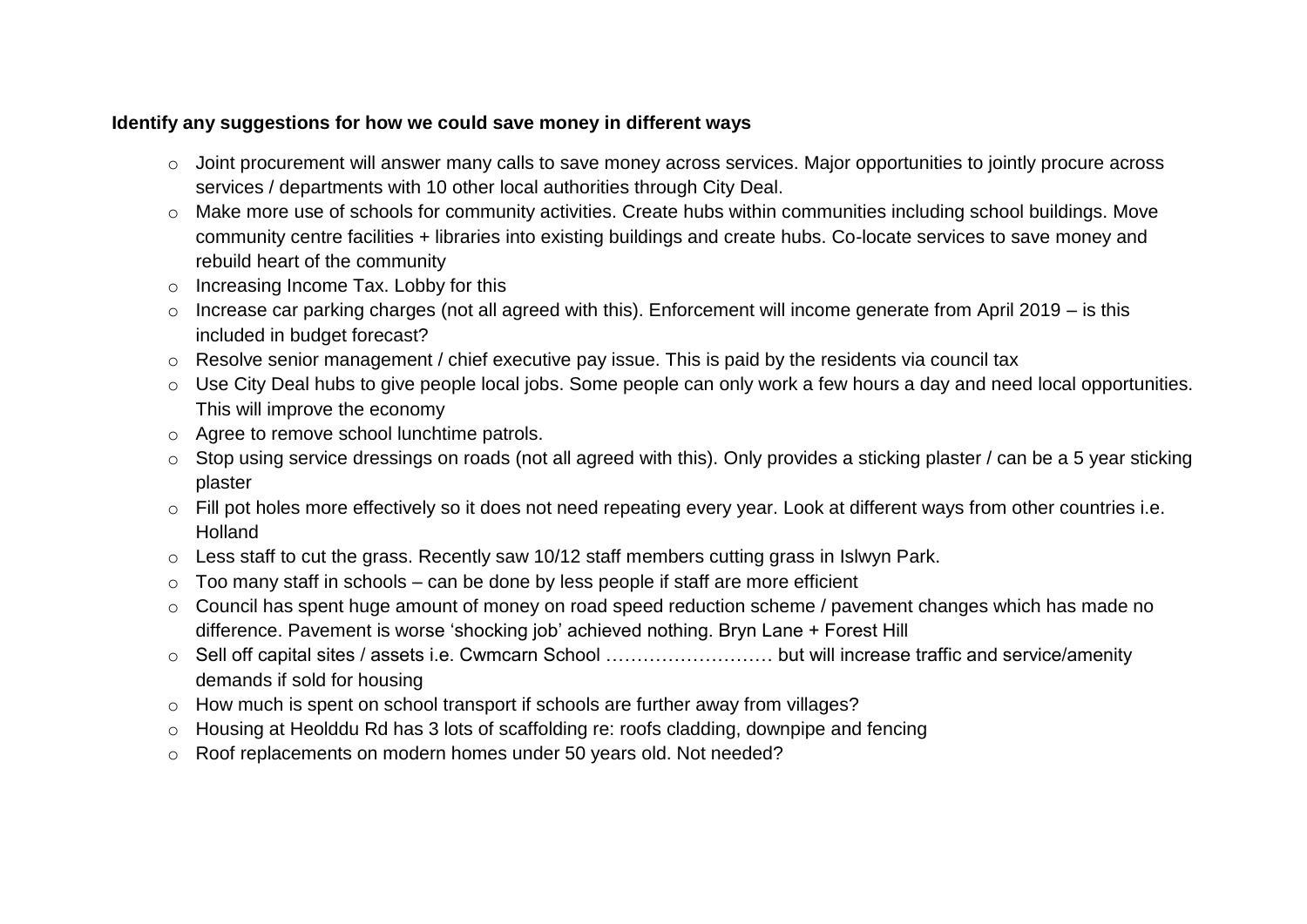# **Group 2**

## **Areas felt to have to most impact and suggestions to reduce impact**

#### Civic Amenity Sites

Second-hand shop at recycling sites - This would encourage people re-use and recycle items rather than them being thrown away

### **Toilets**

How else can we provide these services?

Locally businesses should be helping out by providing toilets; these small things can make a big difference especially to the elderly.

Newbridge Community Council offered to take over the toilets and the Council turned down the proposal

#### Public Transport

What about sponsorship to help pay for public transport and keep pollution down taking more people out of their cars.

### Music Service

We shouldn't be making cuts to the music services in schools as music plays in role in the child's well-being as well as education and can be very therapeutic. Is the Council looking at using peripatetic teachers or student music teachers to visit schools as this would be a cheaper option? The council could work with the students at the college of Music and Drama in Cardiff and use them as a teaching resource. Choirs and orchestras could be combined

### **Schools**

Schools and the Council should be looking into clusters of schools working together to offer these services, to prevent cuts. Schools need to work holistically and possibly share teachers and services. Applying the same principles across schools

We already confederating schools and joining head teachers and governing bodies. E.g. Park Primary is a confederated school with a joint head teacher and one governing body.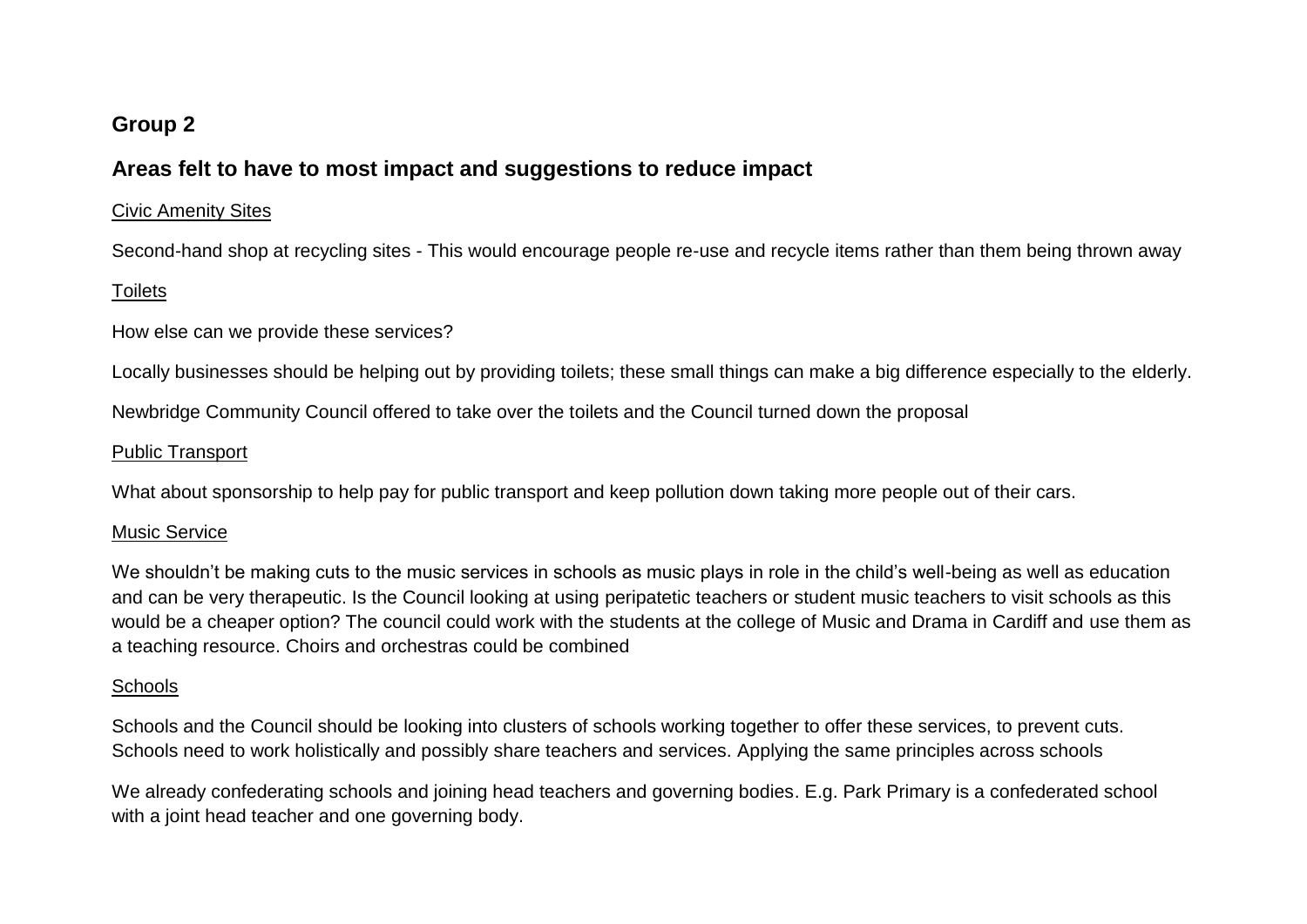What impact are school cuts having on children with learning disabilities; inclusion is a very important especially to those with learning needs.

### Social Services

Is the Council having discussions with the Health Board about collaborating as they do in England? Collaborating with the health board and sharing resources.

A lack of Social Workers –introduce a golden handshake e.g. as Swansea did – discussion - needs to sustainable, as this approach doesn't retain social workers long term

(Social Services have introduced a market supplement in order to attract more social workers)

### Leisure

Closing one facility will have an impact on similar facilities and the environment as people need to travel further and use their cars.

What will happen when we remove Community Safety Wardens? Discussion re the council looking into parking enforcements and possibly using Community Safety Wardens to undertake this work and work with Gwent Police

#### Meals on wheels

Reductions will effect older people greatly and have an impact on carers who are not there to make meals. Not being able to receive meals at home is also one of many reasons older people often made to remain in hospital, which then causes bed blocking. If the impact is high and we have no alternative, why is the Council choosing to cut this service? Can we work with partner agencies to provide this lost service?

We need to be supporting the most vulnerable in our society

#### Support for voluntary sector

In the future the elderly will need more and more support - the Council has already withdrawn funding to a voluntary service, which helped older people taking them to the hospital and out for the day.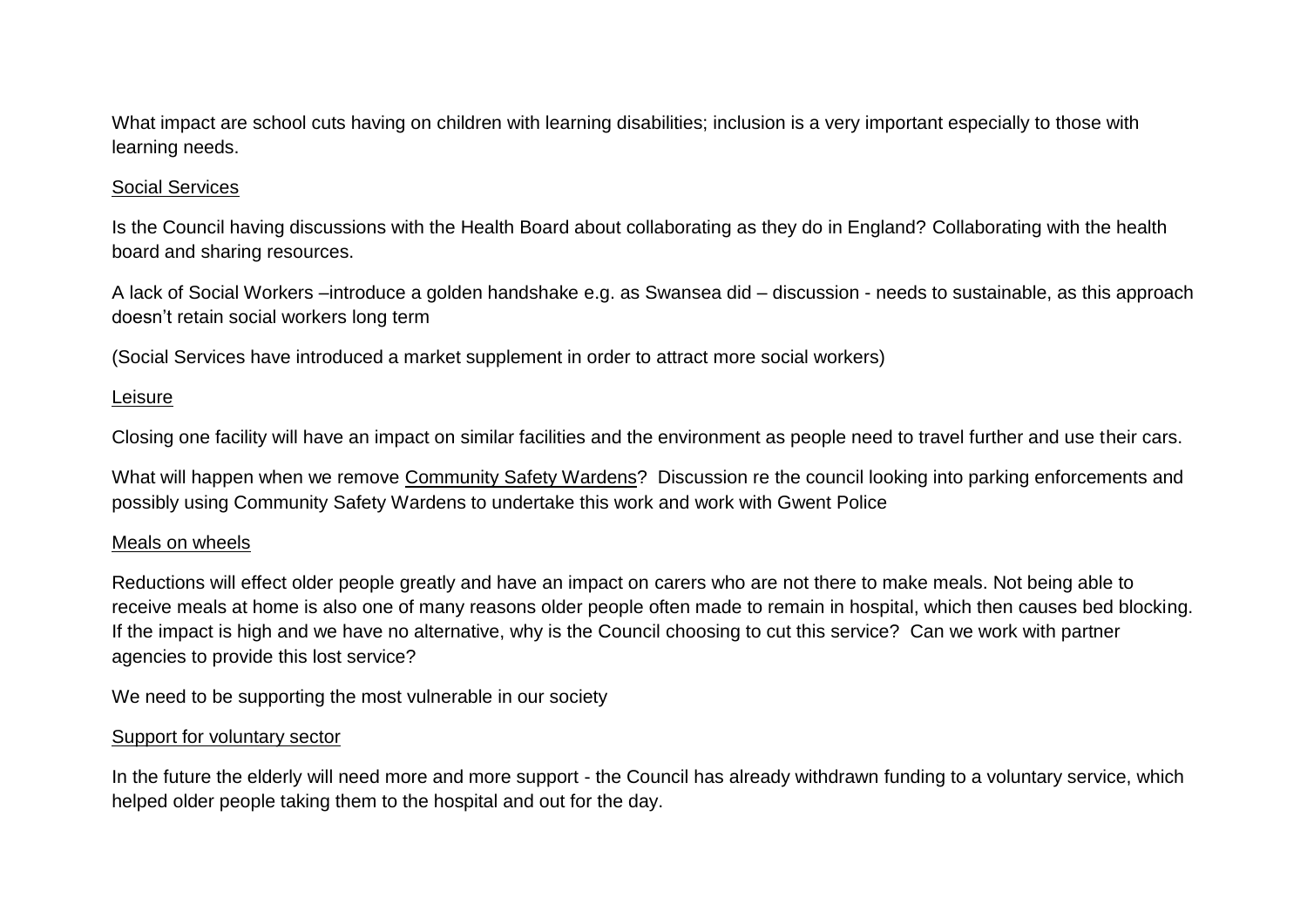Supported housing for older people - We need more bungalows for older people to live in – response - The council is looking at homes for life, working with the health board and the prevent agenda

# **Savings Suggestions**

- Use the community payback scheme to litter pick and highway cleaning as we don't see them around anymore? The council should talk to the probation service as they are on the PSB.
- Does the Council do market testing for service costs to make sure the correct amount is being charged? What about using the private sector or sharing services with neighbouring Authorities?
- Maximise use of building s e.g. make better use of Ty Penalta / other council buildings outside of office hours for community at a charge. Will there be a reduction in assets to offset the reduction in the budgets?
- (Capitol receipts cannot be added back into the revenue budget only into the capitol budget. To make a saving the Council has to remove the asset, closing and demolishing the building)
- Libraries should be maintained as much as possible at their current levels with existing staff numbers. They will become more of a necessity in the future and the Council should have more multiuse buildings/community hubs and use Schools for other activities.
- Are there many schools in the borough being used by local clubs?

### **Additional comments/questions**

The budget papers show the impact low, medium, high but it doesn't show the impact of the budget proposals on the Well-being Plan. It should also show the impact that all these cuts per impact category have if added together.

The budget doesn't show which communities or geographical areas will be most affected by the cuts.

What impact will the cuts to the property have on the disabled under the DDA?

Does the Council have financial management targets such as a cost reduction system, taking cost out of each service and are you able to drill this down to individual employees. We can only spend what we can afford, can we start to take action now. Too much looking too far down the track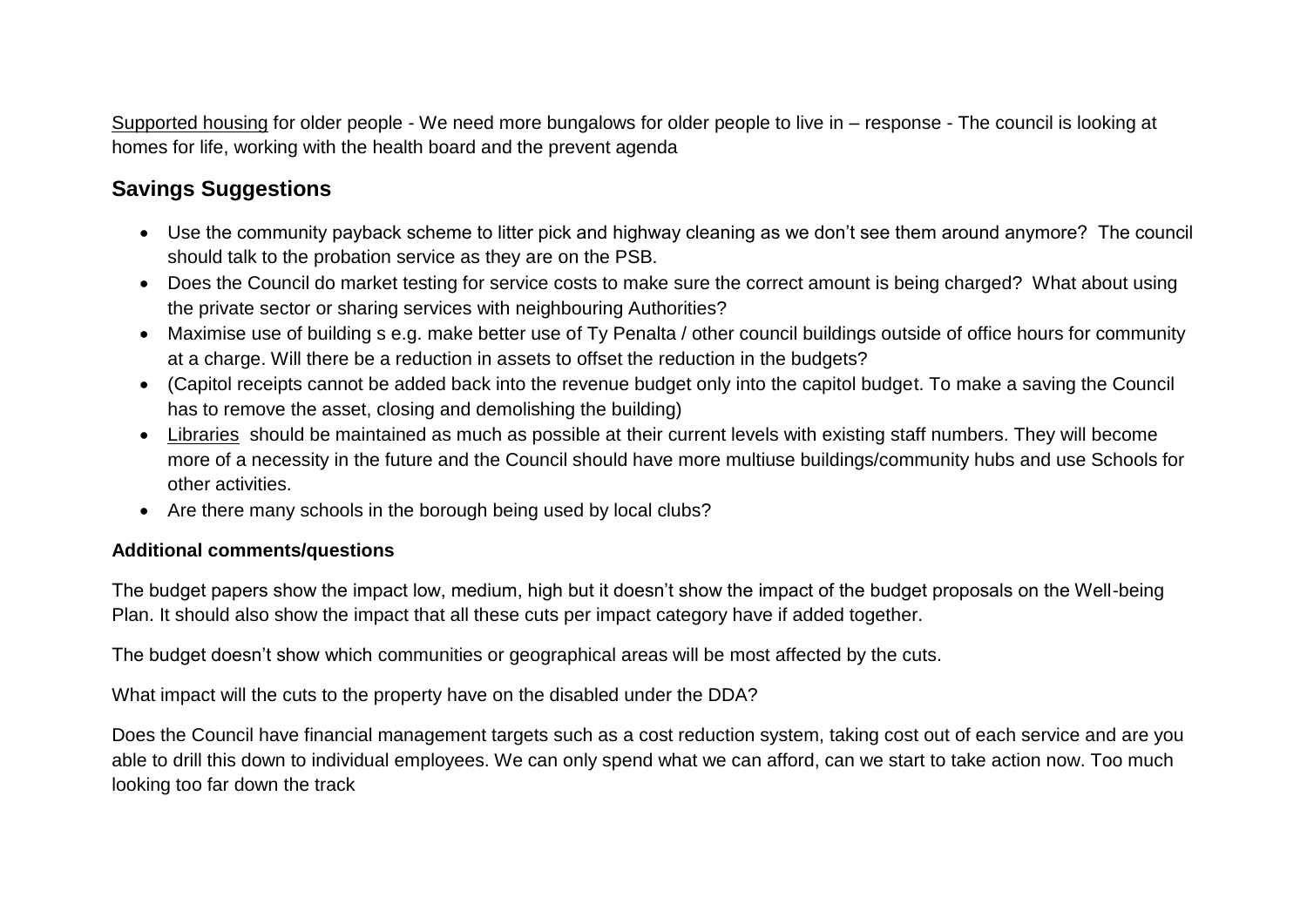# **Group 3**

# **Areas felt to have to most impact and suggestions to reduce impact**

An awareness of the **cumulative impact** of even 'low' or 'nil' cuts throughout the group.

Do not cut preventative measures – honest conversation about what the public are prepared to pay for. Joint working.

## **Topics of most importance to Group \***

\*GAVO community hubs – isolation and loneliness

\*Community Facilities

#### \*Community Safety Wardens

\*Public rights of way – exercise, health, environment.

\*Rats charges – should not charge - A public health matter. If they have to pay they will not report a problem. Council can easily find £20,000 to cover this.

Public car parks – Why do you pay to park in Blackwood but not Bargoed? Charge everywhere to raise more revenue (Sean Morgan states that this is in progress). Sean Morgan also says this could effect trade for businesses, however some of VPP believe that if you didn't charge for parking this would create growth and therefore more shops to pay business rates to the Council.

Barnardos etc – If these are preventative services then they should not be cut. If you cut preventative services you may cost yourselves more money in the long run. Children's Services are already overspent and so Barnardos and CAB should not be cut.

Toilets – taking away someone's self-sufficient. Toilets particularly well used in Caerphilly Town. Can we ask businesses to open their toilets? (Council are doing this). Toilets – not just age related – children in nappies etc and those with illnesses such as Crohn's Disease will loose their independence.

\*Libraries – Protect Libraries - not just looks and we need libraries for people to use online. However, older people (many) don't do online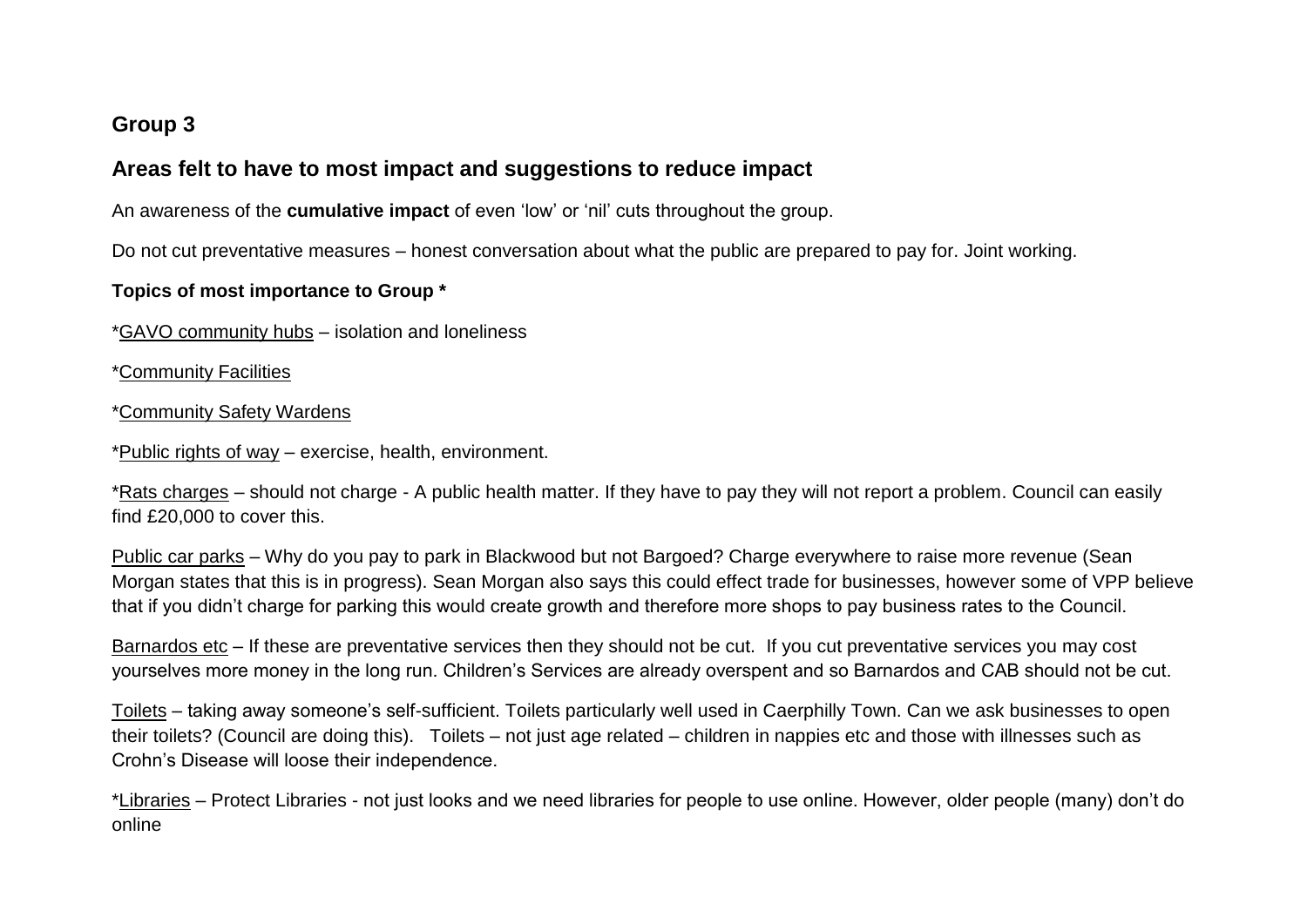\*C.A. sites – cutting the wrong ones – understand cuts but wrong locations - Aberbargoed and Penallta tips – disagree – Keep Aberbargoed, Penallta, Rhymney. More fly tipping – Discussion around choice of CA sites for closure.

Community Centres – Phillipstown – Nothing else there and no transport after a certain time. Closing this could create isolation. Could change management of this, rather than closing however - Philipstown Community Centre is not well used). Need volunteers and user groups and not shutting them. Management Committees should have a duty to increase usage if they have more for Caretakers etc. If Nelson works why doesn't the Management Committee of this community centre help others to be successful?

\*Meals on Wheels – What about Wiltshire Farm Foods? Can't do this as some people need their food warmed and cut up (opinion of one person is that they will just have to get a carer for this). 17 jobs gone. We are happy to pay for Meals on Wheels, but would it be more cost effective for it to be delivered elsewhere? We need a social value impacts for the cuts, not just an equalities impact. Very strong feeling. Meals on Wheels employees act as a carer and check on people. Families know their loved ones are seen and fed. Also, helps with isolation. These are not true savings as costs of kitchen equipment will be taken on by Penallta House etc and so their bill will go up. Just diverting costs elsewhere £38,000

# **Savings Suggestions**

- Need to do things differently Can't continue to cut all services. Need a re-think of how Council does things. This may be unpopular. Cannot always lean on the voluntary sector to plug gap.
- Better to completely cut in one area and be unpopular if needed than to 'salami slice' everywhere.
- Reclaim monies owed Have we tried to reclaim Iceland money? How many people have not even paid their council tax? (Cabinet addressed both of these issues (Iceland money recouped and high % of council tax is paid in the borough).
- Close Aberbargoed Library (there is another within 0.8 miles and has low usage).
- Saving on highways not a saving if insurance claims go up.
- Maximising income an area we can tap into Get business into Local Authority to keep people employed (is it cheaper to go externally and to go to tender than to go in-house - Council does understand the value of in-house staff). A belief that we have been "top heavy" with the private sector. Liberty Care, Partnership Care and sleep-ins (discussion whether it costs a lot more privately. Is external always the most cost-effective? Also have to be careful about going cheap for Social Services as better to have a carer who spends 15 mins having a chat than 5 mins and just makes sure they have food.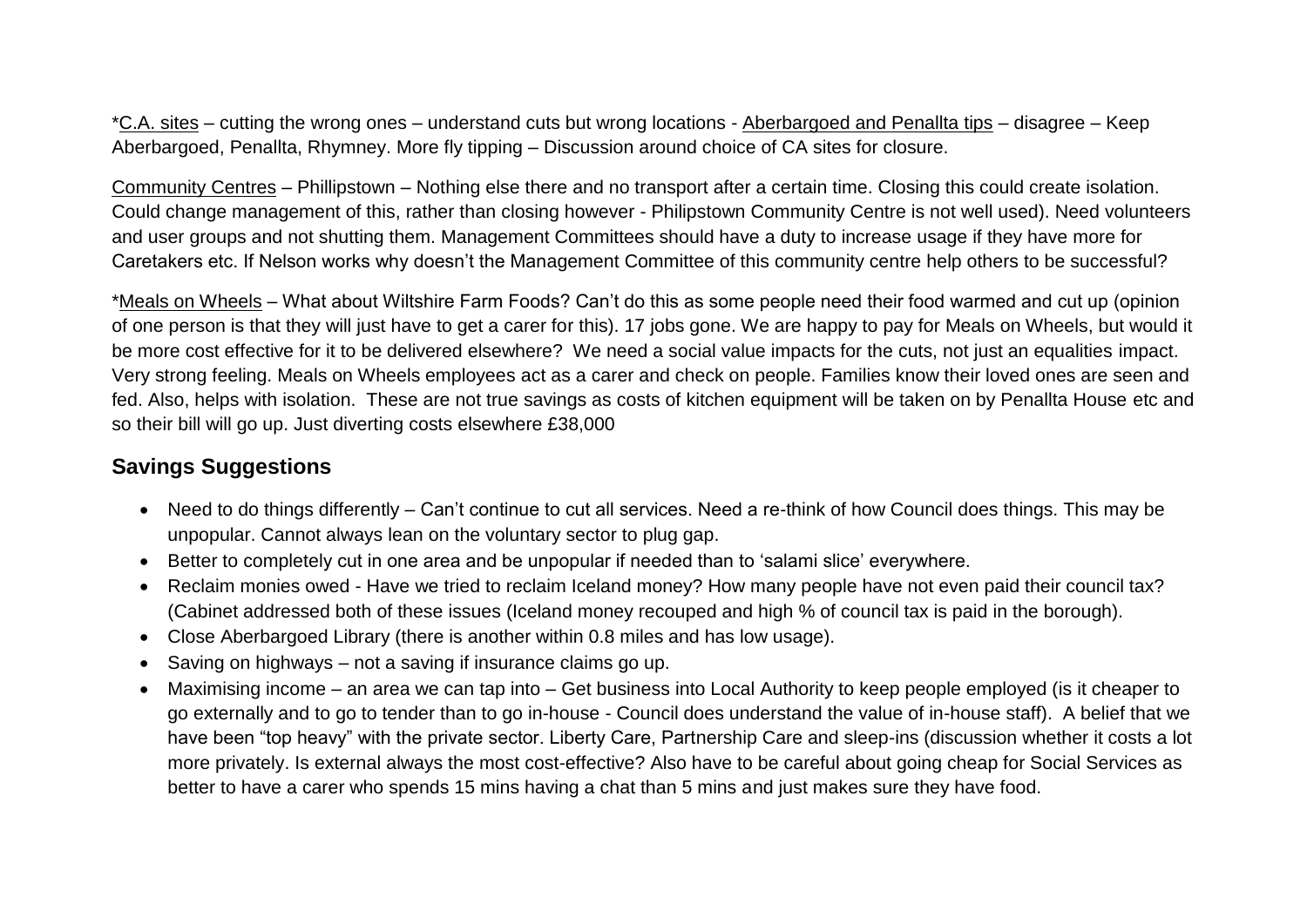- Are we maximising volunteers, is this a viable option? Vols in social care, comm centres etc can help, but not be all and end all. Not as simple. Volunteers are not free, need training and investment. (One person comments that training giving by Council for volunteers is fantastic).
- The Wigan Deal Are we looking at other LA's for ideas on how they are doing things? The Food Shed (social enterprise for Meals on Wheels). Contracted to deliver Meals on Wheels (cheaper than Local Authority).
- Ystrad Mynach a ' no go' area on weekends. 40 50 60 children. If they are on benefits for doing nothing, why can't they go volunteering? Can't they have somewhere to go? They cost Council money in damages e.g. park furniture.
- Heads of Service maximising income contact community cllrs and tell them there is a special deal for luncheon club which will save meals on wheels and save community centres.
- Social care invest to save, joint commissioning, preventative

## **Other comments/questions**

Why can't local members go into community and ask about the savings proposals at a grassroots level?

PDF file too small on website, struggled to see proposals. Not everyone uses online. Not all of group received proposals/ were sent too late….. not enough time. Cabinet have had months on these proposals and VPP are asked to reinvent the wheel in an hour.

Have been given the equalities impact assessment for all proposals, what about the impact on future generations/social wellbeing impact?

Council too insular about delivering services.

Cut Cllrs – why save Cllrs but not meals? Reduce Cllrs by ½ by reorganising boundaries (outside CCBC remit)

We accept that we may have to pay more to keep certain services.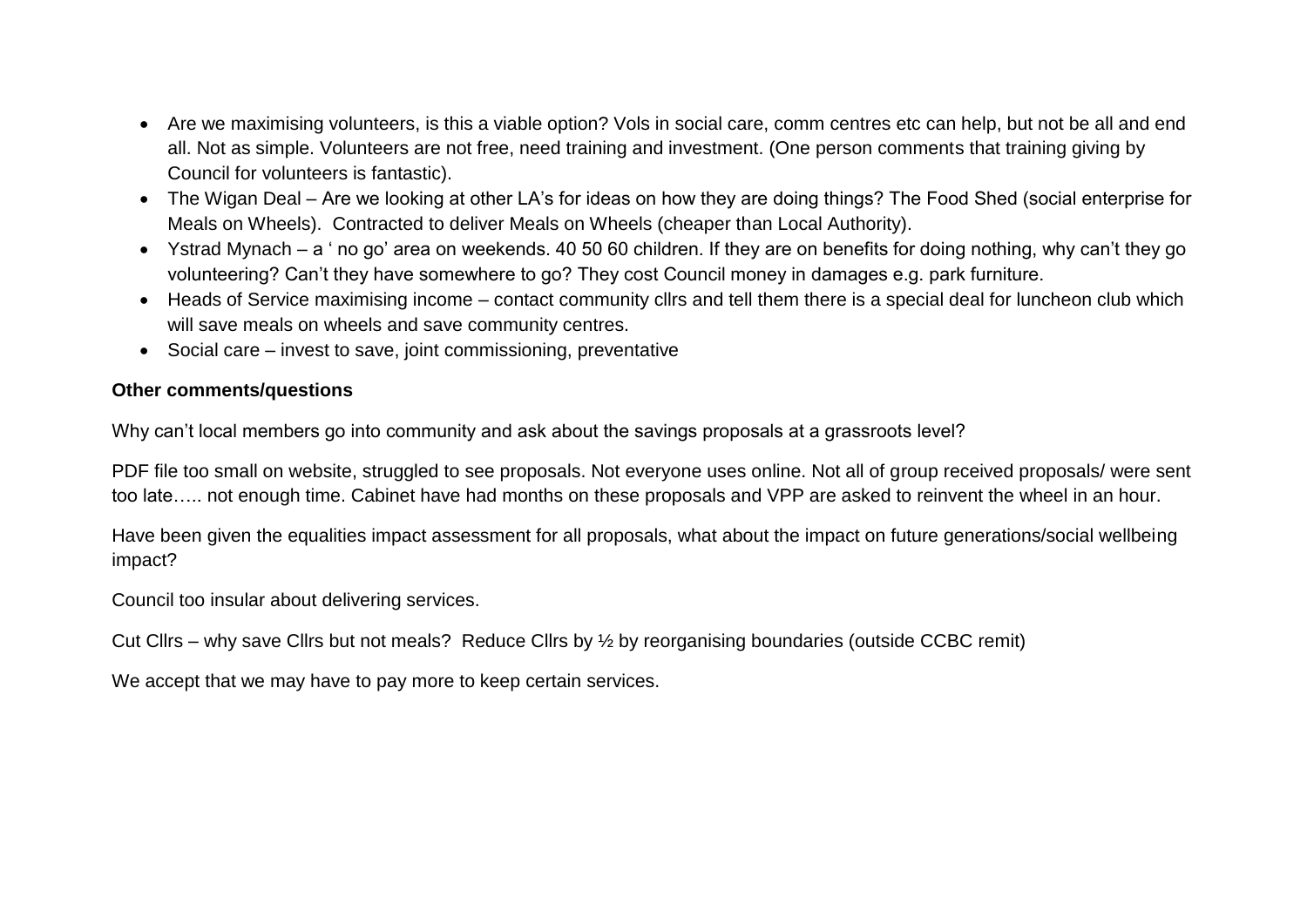# **Group 4**

| <b>WELSH</b> |                                                                                                                                                                                                                                       | <b>ENGLISH</b> |                                                                                                                                                                                                         |
|--------------|---------------------------------------------------------------------------------------------------------------------------------------------------------------------------------------------------------------------------------------|----------------|---------------------------------------------------------------------------------------------------------------------------------------------------------------------------------------------------------|
|              | Plant heb gyfrifiaduron adref ac yn dibynnu ar fynediad i<br>lyfrgelloedd i ddefnyddio'r cyfrifiaduron ond mae'r arbedion i'r<br>gwasanaeth yn cael effaith ar bobl ifanc i ddefnyddio'r<br>cyfrifiaduron i wneud gwaith cartref e.e. | $\bullet$      | Children without computers at home and rely on access to<br>libraries to use the computers but the savings to the service<br>have an impact on young people to use the computers to do<br>homework e.g. |
| $\bullet$    | Yn lle cau llyfrgelloedd – dylid agor caffis o fewn nhw i wneud<br>nhw'n adnodd gymunedol - buddsoddiad wrth y byd busnes<br>e.e. banciau, Swyddfa Bost                                                                               | $\bullet$      | Instead of closing libraries – cafes should be opened within<br>them to make them a community resource – investment from<br>business e.g. banks, Post Office                                            |
|              | Ysgol yn cynnig cyfle i blant heb gyfrifiaduron adref i fynychu<br>clwb gwaith cartref                                                                                                                                                | $\bullet$      | School offering children without computers at home the<br>opportunity to attend a homework club                                                                                                         |
|              | 'Poverty Trap' – pobl dan anfantais os nad ydynt yn gallu<br>fforddio technoleg e.e.                                                                                                                                                  | $\bullet$      | 'Poverty Trap' – people are at a disadvantaged if they cannot<br>afford technology e.g.                                                                                                                 |
| $\bullet$    | Llyfrgell yn adnodd i gymdeithasu                                                                                                                                                                                                     |                | Library is a resource to socialise                                                                                                                                                                      |
|              | Does dim opsiynau ar sut i wneud arian?                                                                                                                                                                                               | $\bullet$      | There are no options on how to make money?                                                                                                                                                              |
| $\bullet$    | Oes unrhyw un wedi gofyn i'r bobl sy'n derbyn gwasanaeth<br>pryd ar glud os ydynt yn bodlon talu'r pris llawn am brydau?<br>Dylid canolbwyntio ar effeithlonrwydd yn lle arbedion                                                     |                | Has anyone asked people who receive a meals on wheels<br>service whether they are happy to pay the full price for<br>meals?                                                                             |
| $\bullet$    | Mesuriadau i greu incwm yn lle torri!                                                                                                                                                                                                 | $\bullet$      | Focus on efficiency instead of savings                                                                                                                                                                  |
| $\bullet$    | Beth am yr holl wasanaethau yn mynd yn ddigidol?                                                                                                                                                                                      |                | Measures to generate income instead of cutting!                                                                                                                                                         |
|              | Prydau ysgolion yn ddrud dros £20 yr wythnos ond yn rhoi                                                                                                                                                                              |                | What about all services going digital?                                                                                                                                                                  |
| $\bullet$    | pobl yn y 'poverty trap' mae'n anheg<br>'Outsourcing'                                                                                                                                                                                 | ٠              | School meals are expensive over £20 a week but put people<br>in the 'poverty trap' it is unfair                                                                                                         |
| $\bullet$    | FSM - £2.25 sy ddim yn ddigon i dalu am vbryd o fwyd                                                                                                                                                                                  | $\bullet$      | Outsourcing                                                                                                                                                                                             |
| $\bullet$    | YGCRh - Cwmni arlwyo preifat ac mae'r costau ar fwyd yn<br>rhy ddrud – mae hyd yn oed y plant sy'n cael FSM yn methu<br>fforddio pryd o fwyd llawn yn yr ysgol.<br>Asesu'r angen i gael hebryngwyr croesi'r priffordd os oes          | $\bullet$      | $FSM - E2.25$ which isn't enough to pay for a meal<br>YGCRh - a private catering company and food costs are too<br>expensive – even the FSM children cannot afford a full meal<br>at school.            |
|              | croesfan â goleuadau yn gweithredu                                                                                                                                                                                                    |                | Assess the need for highway crossing patrols if there is a<br>crossing with lights operating                                                                                                            |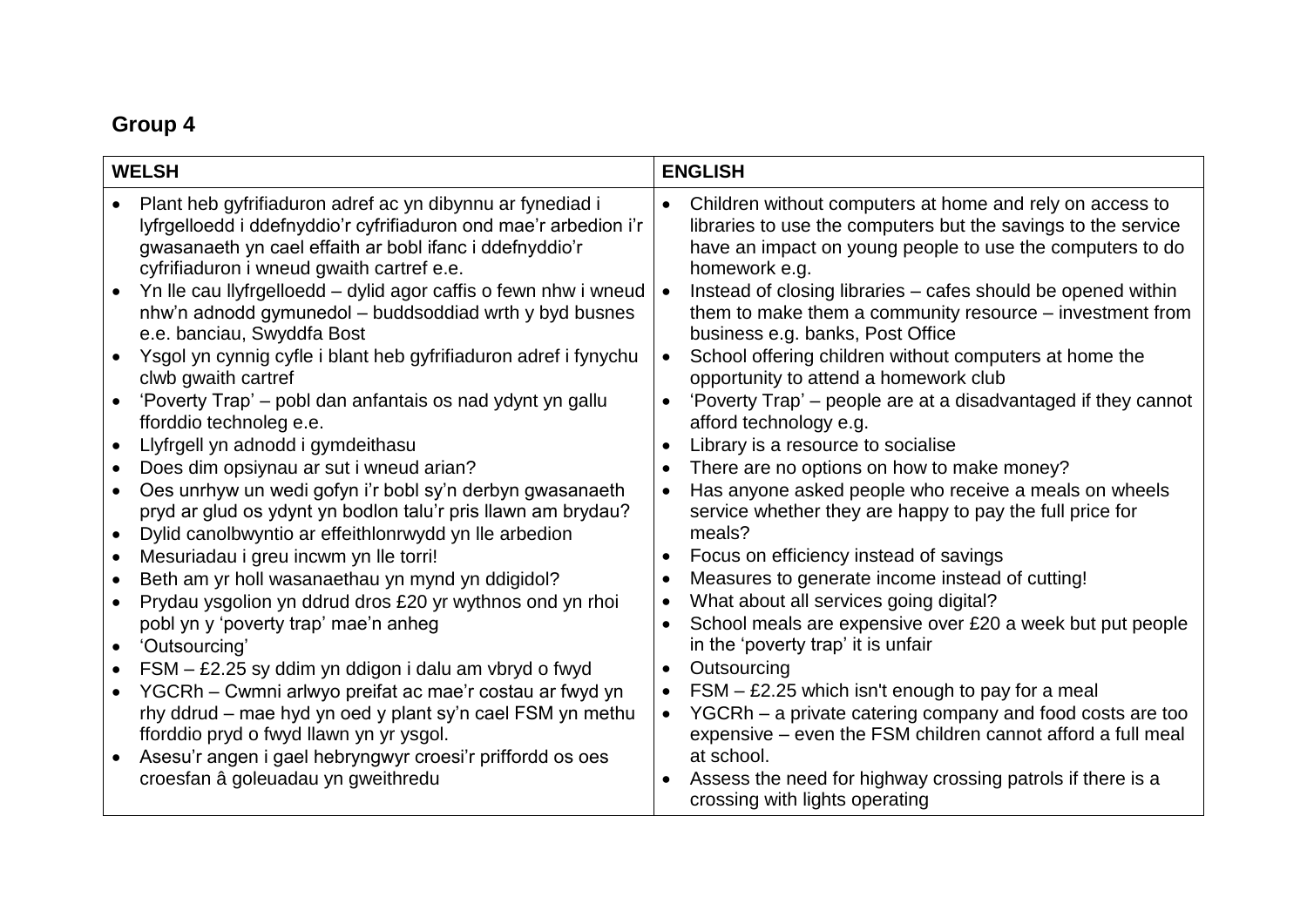| <b>Syniadau</b> |                                                                                                                                  | <b>Ideas</b> |                                                                                                                                                                                    |  |
|-----------------|----------------------------------------------------------------------------------------------------------------------------------|--------------|------------------------------------------------------------------------------------------------------------------------------------------------------------------------------------|--|
|                 | Pobl yn gwirfoddoli rhedeg gwasanaeth pryd ar glud (Cyngor<br>Dinbych)                                                           |              | People volunteer to run meals on wheels service (Denbigh<br>Council)                                                                                                               |  |
| $\bullet$       | Cyflogi pobl i wneud clwb brecwast > glanhau > goruchwylio<br>amser cinio/chwarae > hebrwng ar draws y briffordd ><br>glanhau    |              | Employ people to do breakfast club > clean up > supervise<br>lunchtime/playtime > crossing patrol across the highway ><br>clean up                                                 |  |
|                 | Beth am y toriadau eraill sy wedi cael eu cynnig sy ddim wedi<br>cyrraedd y rhestr terfynol?                                     |              | What about the other cuts that have been proposed that<br>have not reached the final list?                                                                                         |  |
| $\bullet$       | Cnnydd yng nghostau Treth y Cyngor dros y blynyddoedd<br>wedi bod yn gymharol isel i gynharu ag awdurdodau eraill<br>yng Nghymru | $\bullet$    | Increase in Council Tax costs over the years has been<br>relatively low compared to other authorities in Wales<br>Waste Management – good idea – electronic service $\checkmark$ – |  |
|                 | Rheoli gwastraff – syniad da – gwasanaeth electronig $\sqrt{}$ –<br>angen mwy o hyn $\circledcirc$                               |              | need more of this $\circledcirc$                                                                                                                                                   |  |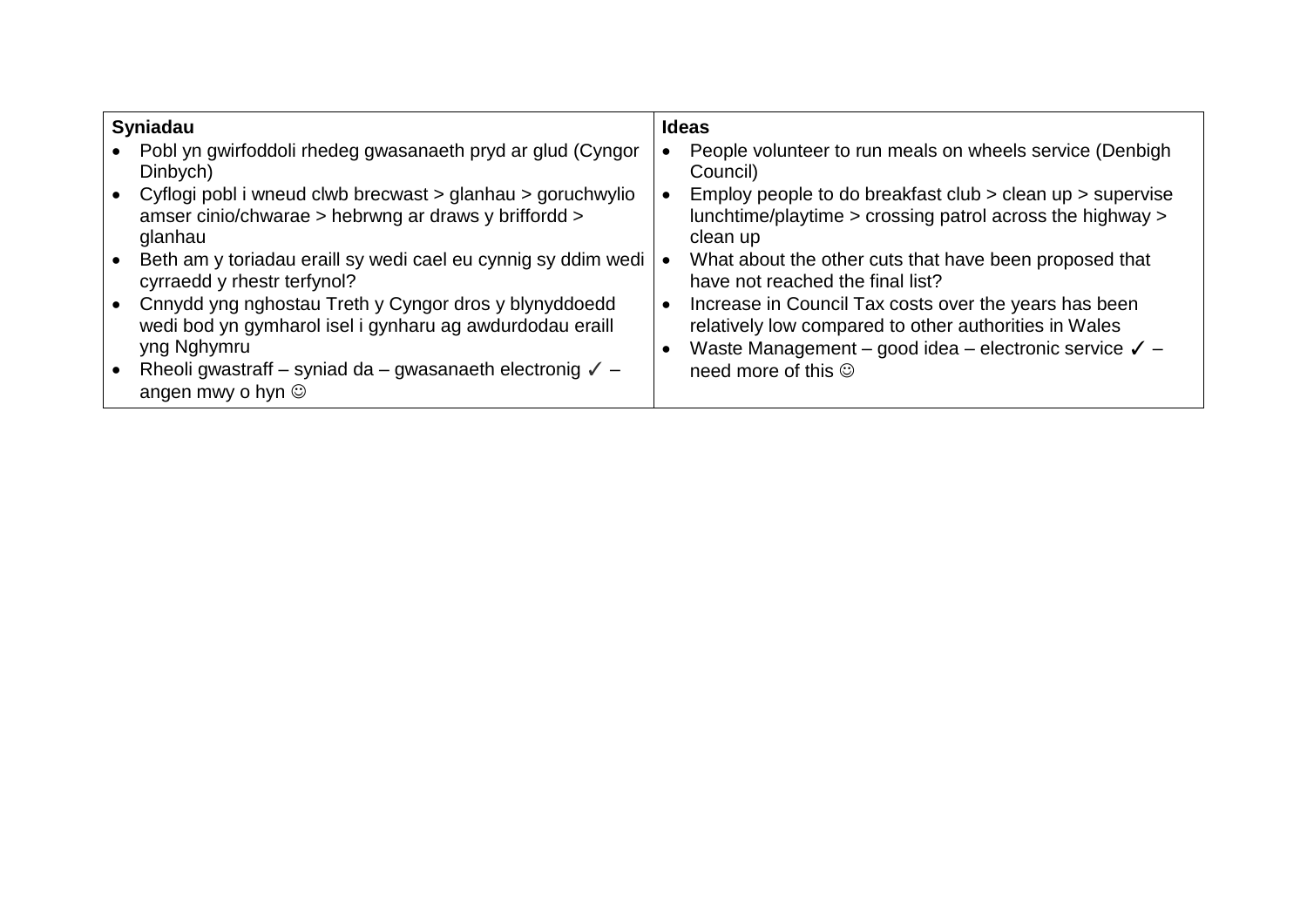# **Group 5 (Youth Group)**

## **Education**

Reduction in School Improvement Initiatives

## Visually Impaired Service

Schools should share good practice – offering peer support to schools by sharing good practice and teaching methods to help schools which need it. This should not have a cost.

Better management – take away the back expenditure

Libraries – a lot of people read e-books now so reduction in book budget will not have a massive impact on young people. Visit charity shops – to restock library books - Take the money away from fiction not educational books - Should be more availability of electronic books (NOTE Caerphilly Libraries use Borrow Box) Cafes in libraries so they have a revenue

GAVO Summer Scheme - Will have an impact on service users but not the young people who are involved in the Youth Service directly, as the youth service runs its own activity programme in school holidays.

## **Schools**

Schools managing their own budgets – should be good as they know their schools best and how they need to priortise the funding to meet the needs of the pupils. Need to set money aside for music this opportunity is not open to all young people as it should be

Increase in cost of school meals - Feel that this is not a LOW impact but a HIGHER impact.

## **Communities**

Meals on Wheels - The group STRONGLY disagree with this cut. Make it a voluntary service. Have volunteers in the community to make the meals. It would be a valuable experience and they get something out of it for their CVs. More support from care services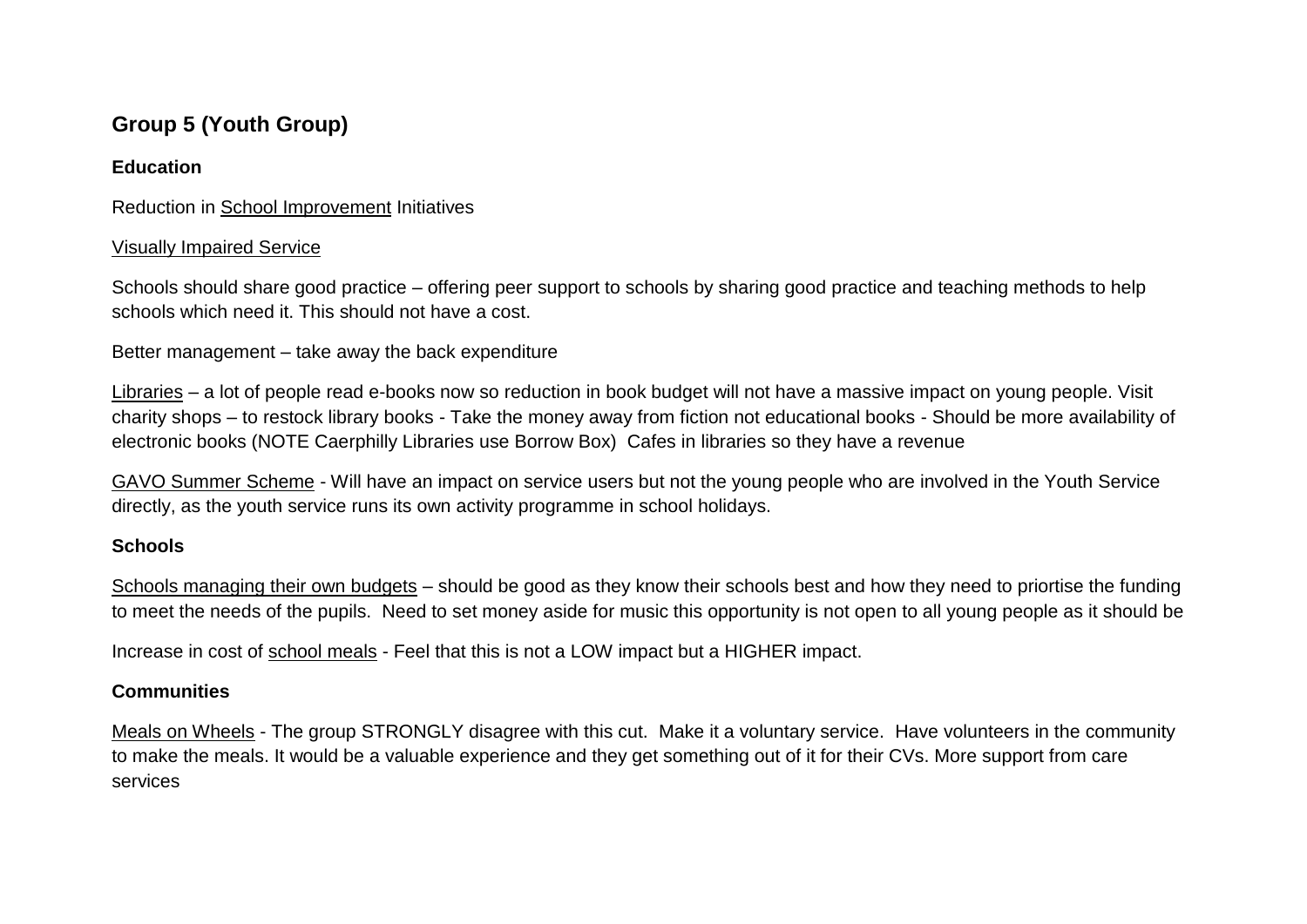Community Safety - More neighbourhood watch programmes set up. More street based Youth Workers (less building costs) this would reduce ASB in young people on the street. Train volunteers so that they are skilled to do this work for free.

Closing down family projects is a bad thing as there is less for families to do together. They will have fewer opportunities to build strong respectful relationships. Closing down family projects this will have an impact on ASB in communities which the community safety wardens deal with.

Raise awareness of the harm street crime causes

More education on the consequences

#### Events

Reduction in events can have a positive impact on the amount of litter dropped – get others to pay for events carried out. Reduce amount spent on fireworks

#### **Cleansing**

Encourage public to take more responsibility for the litter they drop – stop drains getting blocked

#### Public Toilets

Encourage shops to open their toilets – has to be some incentive for local businesses to support this from the authority. You usually have to buy something to have a code for the toilet. This is not fair if they are no public toilets

#### Social Services

Barnardo's – should not be stopped because offer a lot of support to those in most need. They are a great service with members of the group having used the service provided by the money.

#### **Other comments/suggestions**

 For all services to be able to do some sort of enterprise/business/fundraising where they can fund or have extra funding for their projects to continue running.